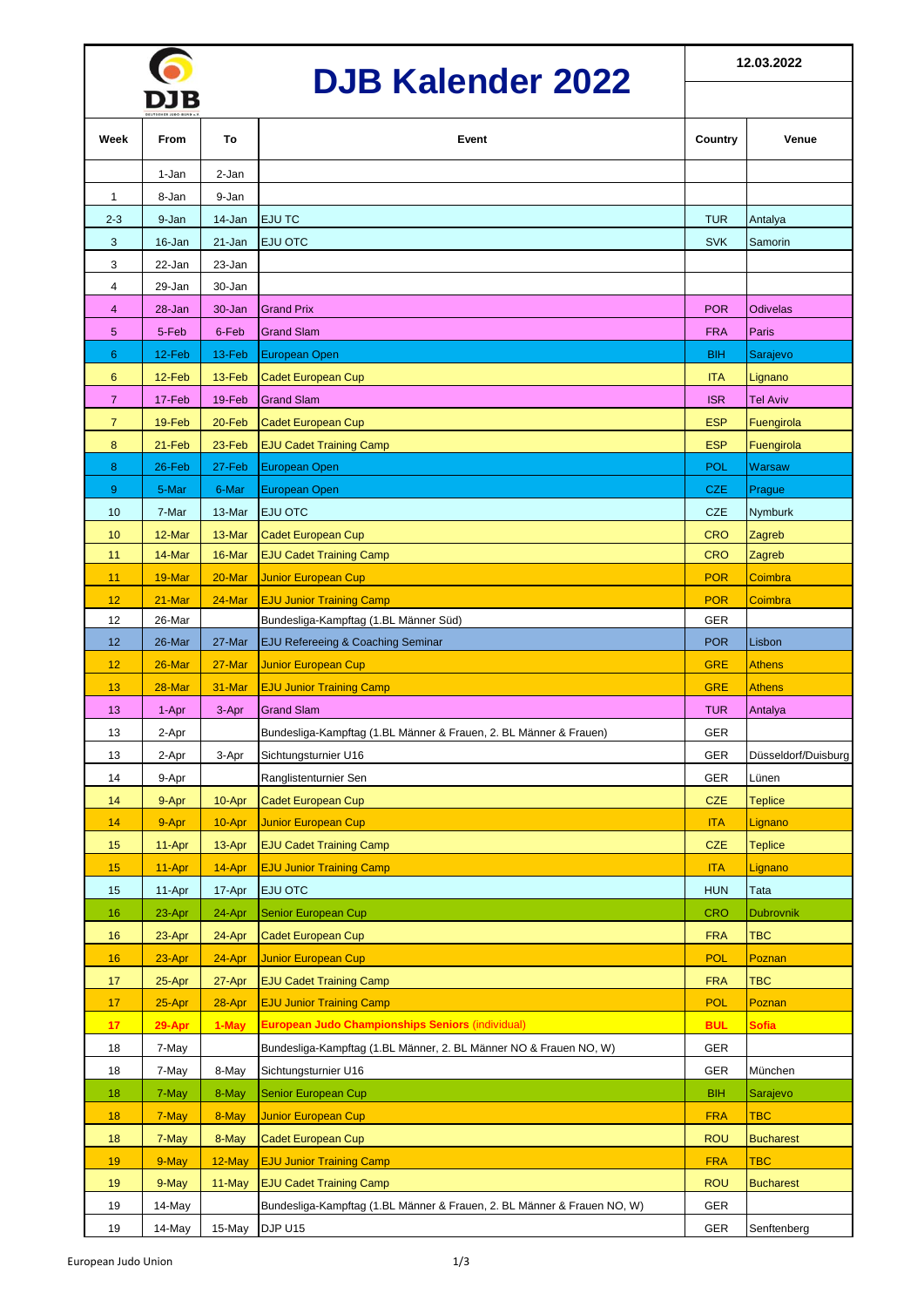|  | <b>DJB Kalender 2022</b> |
|--|--------------------------|
|  |                          |

**12.03.2022**

|       | DUD INGIGHUGI <i>L</i> ULL<br>DJB |            |                                                                       |                          |                        |
|-------|-----------------------------------|------------|-----------------------------------------------------------------------|--------------------------|------------------------|
| Week  | From                              | To         | Event                                                                 | Country                  | Venue                  |
| 19    | 14-May                            | 15-May     | European Judo Championships Kata                                      | <b>CRO</b>               | Rijeka                 |
| 19    | 14-May                            | 15-May     | <b>Junior European Cup</b>                                            | LTU                      | Kaunas                 |
| 20    | 16-May                            | 19-May     | <b>EJU Junior Training Camp</b>                                       | LTU                      | Kaunas                 |
| 20    | 21-May                            |            | Bundesliga-Kampftag (1.BL Männer Süd & Frauen, 2. BL Männer & Frauen) | <b>GER</b>               |                        |
| 20    | 21-May                            | 22-May     | <b>Junior European Cup</b>                                            | <b>ESP</b>               | Malaga                 |
| 20    | 21-May                            | 22-May     | <b>Cadet European Cup</b>                                             | <b>POL</b>               | <b>Bielsko Biala</b>   |
| 21    | $23$ -May                         | 26-May     | <b>EJU Junior Training Camp</b>                                       | <b>ESP</b>               | <b>Malaga</b>          |
| 21    | $23$ -May                         | 25-May     | <b>EJU Cadet Training Camp</b>                                        | <b>POL</b>               | <b>Bielsko Biala</b>   |
| 21    | 28-May                            | 29-May     | Senior European Cup                                                   | <b>SLO</b>               | Celje – Podcetrtek     |
| 21    | $28$ -May                         | 29-May     | <b>Cadet European Cup</b>                                             | <b>POR</b>               | Coimbra                |
| 22    | 30-May                            | 1-Jun      | <b>EJU Cadet Training Camp</b>                                        | <b>POR</b>               | Coimbra                |
| 22    | $2 - Jun$                         | 5-Jun      | <b>European Judo Championships Veterans</b>                           | <b>GRE</b>               | Athens                 |
| 22    | 4-Jun                             | 6-Jun      | <b>Grand Slam</b>                                                     | <b>GEO</b>               | <b>Tbilisi</b>         |
| 22    | 4-Jun                             | 5-Jun      | <b>Junior European Cup</b>                                            | <b>AUT</b>               | Graz                   |
| 23    | 6-Jun                             | 9-Jun      | <b>EJU Junior Training Camp</b>                                       | <b>AUT</b>               | Graz                   |
| 23    | $11 - Jun$                        | 12-Jun     | European Open and IJF-A Examination                                   | <b>ESP</b>               | <b>Madrid</b>          |
| 24    | $13 - Jun$                        | 18-Jun     | <b>EJU Cadet Training Camp</b>                                        | <b>CRO</b>               | Porec                  |
| 23/24 | 13-Jun                            | 21-Jun     | <b>EJU OTC</b>                                                        | CRO                      | Porec                  |
| 24/25 | $13 - Jun$                        | 24-Jun     | <b>Judo Festival</b>                                                  | CRO                      | Porec                  |
| 24    | 18-Jun                            |            | Bundesliga-Kampftag (1.BL Männer, 2. BL Männer & Frauen NO, W)        | GER                      |                        |
| 25    | 26-Jun                            | $2-Jul$    | <b>EJU Training Camp</b>                                              | <b>ESP</b>               | Alicante               |
| 25    | $23 - Jun$                        | $26 - Jun$ | <b>European Judo Championships Cadets (Individual &amp; Team)</b>     | <b>CRO</b>               | Porec                  |
| 25    | 24-Jun                            | 26-Jun     | <b>Grand Slam</b>                                                     | <b>MGL</b>               | <b>Ulaanbaatar</b>     |
| 25    | 25-Jun                            | 26-Jun     | Deutsche Einzelmeisterschaften Senioren                               | <b>GER</b>               | Stuttgart              |
| 25    | $25 - Jun$                        | $26 - Jun$ | <b>Junior European Cup</b>                                            | <b>BIH</b>               | <b>Sarajevo</b>        |
| 26    | $27 - Jun$                        | 30-Jun     | <b>EJU Junior Training Camp</b>                                       | <b>BIH</b>               | Sarajevo               |
| 26    | 2-Jul                             |            | Bundesliga-Kampftag (1.BL Männer & Frauen, 2. BL Männer NO)           | GER                      |                        |
| 26    | $2$ -Jul                          | $3-Jul$    | European Open                                                         | <b>ROU</b>               | Cluj-Napoca            |
| 27    | 8-Jul                             | $10 -$ Jul | <b>Grand Slam</b>                                                     | <b>HUN</b>               | <b>Budapest</b>        |
| 27    | 9-Jul                             |            | Bundesliga-Kampftag (1.BL Männer & Frauen, 2. BL Männer NO)           | <b>GER</b>               |                        |
| 28    | $11 -$ Jul                        | $14$ -Jul  | <b>EJU Training Camp</b>                                              | <b>TBC</b>               | <b>TBC</b>             |
| 28    | $15 -$ Jul                        | 17-Jul     | <b>Grand Prix</b>                                                     | <b>CRO</b>               | Zagreb                 |
| 28    | $16$ -Jul                         | 17-Jul     | <b>Senior European Cup</b>                                            | <b>SUI</b>               | Winterthur             |
| 28    | $16$ -Jul                         | $17 -$ Jul | <b>Junior European Cup</b>                                            | <b>HUN</b>               | Paks                   |
| 29    | 18-Jul                            | $21 -$ Jul | <b>EJU Training Camp</b>                                              | SUI                      | Winterthur             |
| 29    | $18 -$ Jul                        | $21 -$ Jul | <b>EJU Junior Training Camp</b>                                       | <b>HUN</b>               | Paks                   |
| 29    | $23 -$ Jul                        | $24$ -Jul  | <b>Junior European Cup</b>                                            | <b>CZE</b>               | Prague                 |
| 30    | 24-Jul                            | 30-Jul     | <b>EYOF</b>                                                           | <b>SVK</b>               | <b>Banska Bistrica</b> |
| 30    | 24-Jul                            | 26-Jul     | <b>European University Games</b>                                      | <b>POL</b>               | Lodz                   |
| 30    | $25 -$ Jul                        | $28 -$ Jul | <b>EJU Junior Training Camp</b>                                       | <b>CZE</b>               | <b>Nymburk</b>         |
| 30    | 30-Jul                            | $31 -$ Jul | Junior European Cup & IJF-B Referee Examination                       | <b>GER</b>               | <b>Berlin</b>          |
| 31    |                                   | 4-Aug      | <b>EJU Junior Training Camp</b>                                       | <b>GER</b>               | <b>Berlin</b>          |
|       | 1-Aug                             |            | <b>World Championships Juniors (Individual &amp; Team)</b>            |                          |                        |
| 32    | 10-Aug                            | 14-Aug     |                                                                       | ECU                      | <b>Guayaquil</b>       |
| 32/33 | 13-Aug                            | 18-Aug     | <b>EJU Training Camp</b>                                              | <b>NED</b>               | Papendal               |
| 33    | 20-Aug                            | 21-Aug     | <b>World Championships Cadets (Individual &amp; Team)</b>             |                          |                        |
| 34    | 24-Aug                            | 28-Aug     | <b>Senior European Cup</b>                                            | <b>BIH</b><br><b>POR</b> | <b>Sarajevo</b><br>TBC |
| 34    | 27-Aug                            | 28-Aug     |                                                                       |                          |                        |
| 35    | 29-Aug                            | 3-Sep      | <b>EJU OTC</b>                                                        | <b>POR</b>               | <b>TBC</b>             |

 $\bullet$